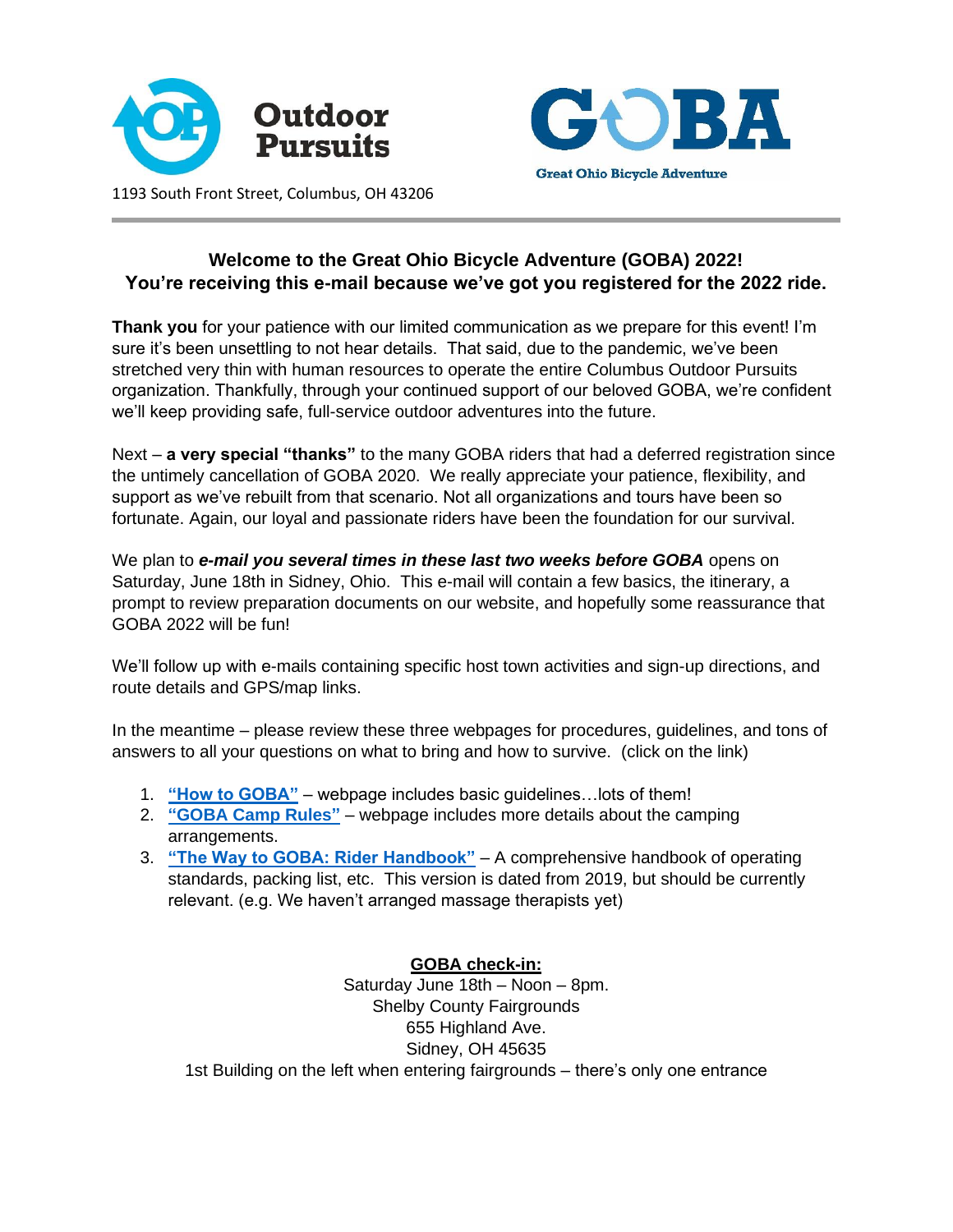

## **Check-in Procedure**

- Please bring your name, ID, and happy disposition!
- You can bring your Event ticket or e-mail confirmation just in case it's not necessary.
- Exception those that had some adjustment in registration and have an e-mail "promise" from Director Jeff.
- You'll pick up your GOBA wristband, identifiers for add-ons you purchased (e.g., Knight's Kingdom camping, towel service, indoor sleeping, etc) GOBA 2022 bike number, and any merchandise you ordered.
- We will have some paper documents (e.g., the itinerary for week, attraction/lunch/snack stop "grid", etc) but will offer many of these on-line in advance so you can print them before coming.

**Merchandise** – we'll have *VERY LIMITED* supply of jerseys and t-shirts to sell. We bought just a few extra for sizing exchanges.

## **Deluxe Camping, Towel Service, Car Camping, and Indoor sleeping passes will be for sale at check-in.**

## **Limited Availability of paper maps** & stuff

We'll send links of the route maps by June 13th and encourage those that crave a paper map/cue sheet to print them out at home beforehand. We'll have a few, but don't want to print gobs of materials that'll be wasteful.

# **Camp Set-up at the Shelby County Fairgrounds**

After you've checked in, there will be local volunteers guiding you to the camping area. You'll drive your car through the camping area, drop your bags, tents & stuff at a site, then proceed to park your car in a designated parking area as directed by the local volunteers. Baggage shuttle to the luggage truck on Monday morning will be offered by enterprising locals. Tip accordingly.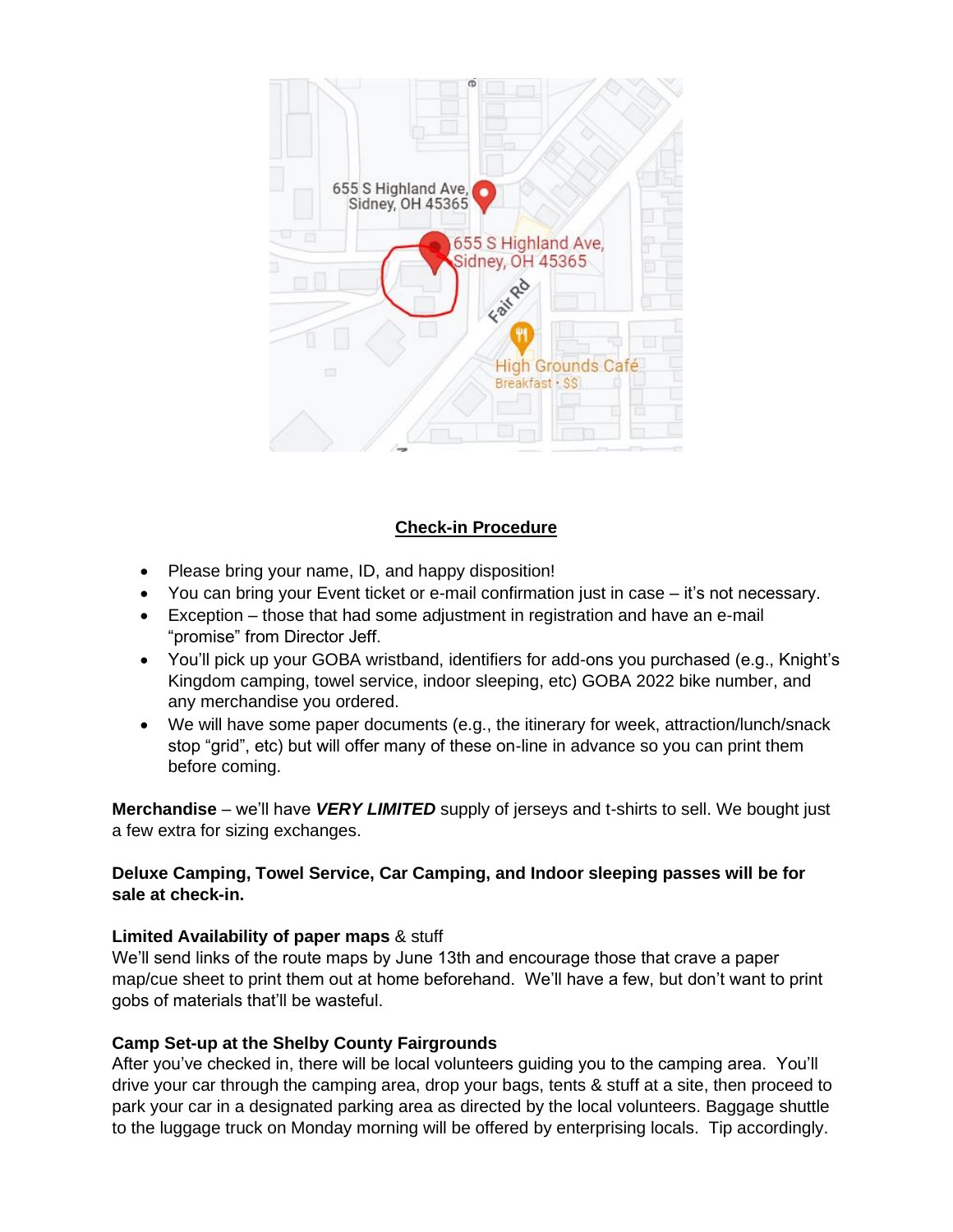**The GOBA vibe** – this is a perfect segue to explain one of the principal objectives and expectations of GOBA. **This tour was created to introduce cyclists to often-unexplored regions of Ohio, and to allow these communities to showcase their unique offerings and warm hospitality**. GOBA riders, in turn, provide economic support of the local businesses and organizations that roll out their hospitality. These local organizations (youth, adult, civic, church, etc) generate meaningful support for their local activities, and hopefully are left with a warm feeling for cyclists after we leave. As cyclists on the road, we can use all the love and respect we can generate…yes? So – **support the local offerings** for breakfasts on site, snack & lunch stops, and dinners at the local eateries. Can we stay away from the national chains for a week? I think so.

**Saturday night** – After you've set up camp and re-acquainted with your old cycling friends, *venture into downtown Sidney for their Community Arts and Music Festival*. It's a 0.7 mile/15 minute walk. Or, there will be a bike corral for secure bike parking! This will be the night to enjoy the heart of Sidney!

**Sunday** – we'll continue to check in late arriving riders beginning at 7:00am. Our optional, but highly encouraged, riding route will be a 50 mile loop west to lunch in Versailles. You might as well ride, because many local businesses and attractions will be closed/limited due to it being Father's Day Sunday.

**Sunday evening** – Sidney will be bringing dinner and ice cream to GOBAville at the Fairgrounds. We'll offer our opening ceremony, light DJ tunes, and possibly a few other activities. Get a good night's rest and prepare for Monday's trip to Wapakoneta.

## **Basic Itinerary for the Week**

#### **Saturday, June 18: Sidney**

— Arrive early and explore the local trails. Enter the bicycling costume contest, ride in the parade to downtown, and enjoy a festival with arts, music and food.

#### **Sunday, June 19: Layover day in Sidney (optional loop)**

— 50 miles, west to lunch in Versailles.

#### **Monday, June 20: Sidney to Wapakoneta**

— 50-55 miles, with a 10-15 mile shortcut, northeast to include Lakeview on Indian Lake.

#### **Tuesday, June 21: Layover day in Wapakoneta**

— 45-50 miles, west to include Grand Lake St. Marys and New Bremen, home of The Bicycle Museum of America.

## **Wednesday, June 22: Wapakoneta to Troy**

— 50-55 miles, south with a lunch in Piqua. Possible short-cut on the Great Miami River Trail.

#### **Thursday, June 23: Layover day in Troy (optional loop)**

— 50 miles, west to Gettysburg with sections along the Greenville Creek.

#### **Friday, June 24: Layover day in Troy (optional loop)**

— 100-mile "century" ride to the northeast of Troy, with a 50-mile cutoff loop.

#### **Saturday, June 25: Troy to Sidney**